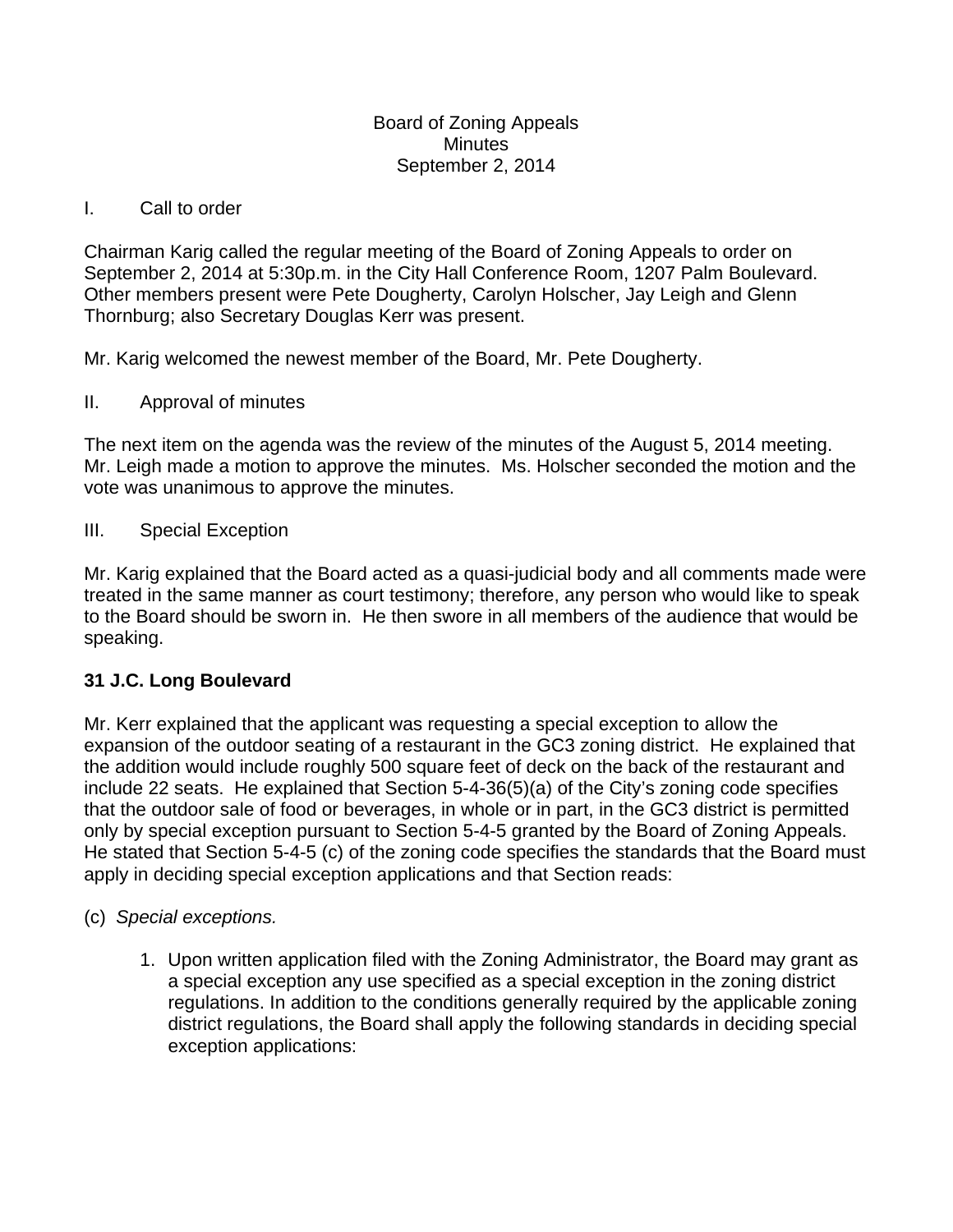Board of Zoning Appeals minutes September 2, 2014 Page 2

- (1) Adequate provision shall be made for setbacks, fences, buffer or planting strips to protect adjacent properties from adverse impact of the proposed use, such as noise, vibration, dust, glare, odor, traffic congestion and similar factors.
- (2) Vehicular traffic and pedestrian movement on adjacent roads must not be hindered or endangered.
- (3) Off-street parking and loading areas and the entrances and exits for the use must be adequate in terms of location, number, design and construction to serve the use without adverse impact on adjacent properties.
- (4) The proposed use must not adversely affect the property values, the general character or the general welfare of the surrounding vicinity.
- 2. In granting a special exception, the Board may attach to it such conditions regarding the location, size, character, or other features of the proposed use as the Board may consider advisable in order to promote public health, safety, or general welfare. No special exception use may be altered or enlarged without the prior approval of the Board.

Mr. Kerr stated that the applicant claims that the standards in the ordinance will be met by satisfying all setback, screening, loading and parking requirements. The applicant had stated on the application that vehicular traffic will not be increased; and that the proposed use will improve the property and positively affect the surrounding property values.

Mr. Kerr added that the current parking for the site is insufficient to meet the code and that as part of the building permit review process, the applicant would have to bring the site into compliance with the minimum standards of the parking requirement.

The applicant's architect, Mr. John Crouch, explained that the current site provides 29 spaces and that at the end of this project, they are proposing to provide 29 spaces on site, but that the code requires 37 spaces for the operation so they will need to find 8 additional spaces. He explained that this could be done by either acquiring the portion of right-of-way on the side of the restaurant or by entering into an agreement with the operator of the large parking lot and leasing the additional spaces.

The owner of the restaurant, Mr. Bobby Sims, explained that the additional space being provided would not provide more dining seats, but it would allow overflow customers a nice